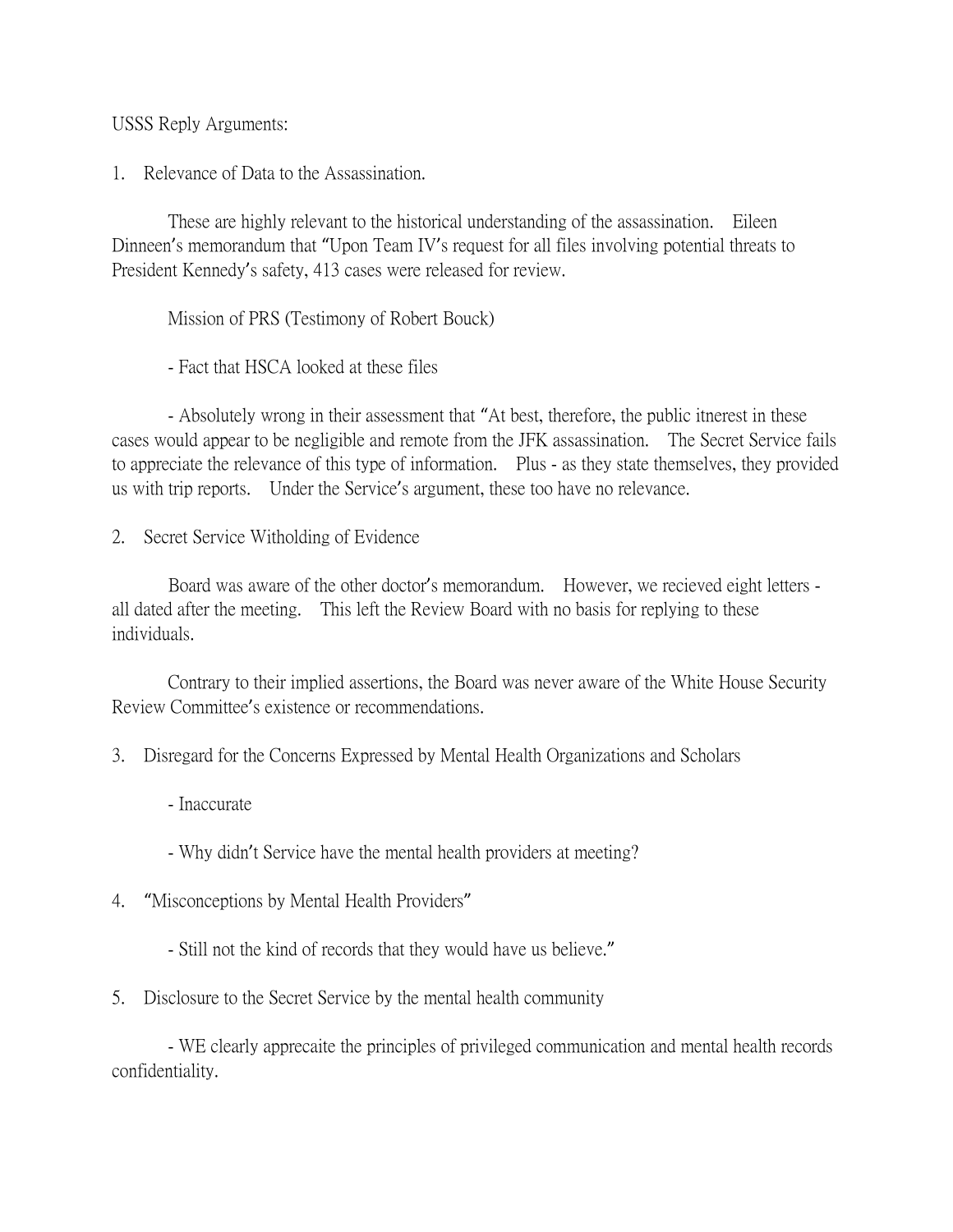- We don't insist that information contained in the summary data is authorized for public disclosure by the very fact that the information ahs been released to the Secret Service (Our footnote 8, page 6)

- Service produced no confidentiality agreements to rebut this waiver.

- (Absent clear and convincing evidence the Board must release this information).
- 6. The Record

.

- 1981 document is that which controls

- Have been careless and it is the Service's obligation to safeguard this information.

- Jane Vezeris mentions that the earlier versions are in the archives, and that she thinks the 1960's volumes are in the archives.

## 7. Civil Commitment Records

- The burden was on them to show policy arguments for each individual. They did not do this.

- Ignores the inconsistency of the Service's own actions in opening other records

8. Destruction of Assassination Records by the Secret Service

- 9. Invasion of Personal Privacy
	- Age of the records (Cite President's Executive order)
	- Individual who was a juvenile plus, you commit an act like that, you assume the risk.
- 10. "Broadcasting the issue among the mental health community."
	- Disingenuous to assert that they have not engaged in a campaign regarding this issue.

- The whole issue is nondisclosure because of the privacy of this type of information. The Secret Service has not voted to release it, the Board has. The Service has not in and of itself, contravened its promises to the mental-health community. However, the very thing of which the service complains (that mental health providers, upon hearing about this release, won't cooperate with the service ) has been exacerbated by the Service's actions.